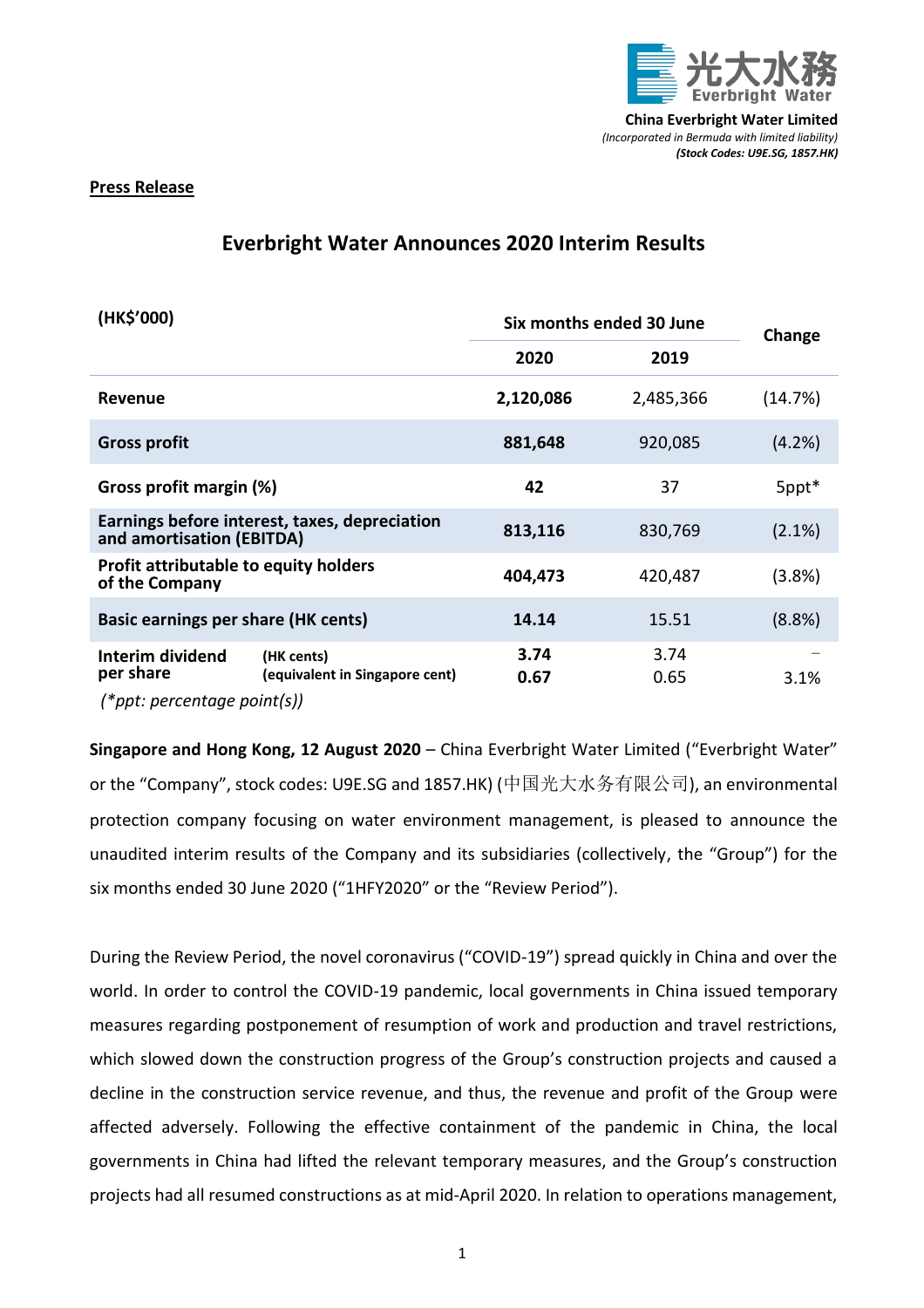

a few of the Group's industrial waste water treatment projects, which experienced decrease in water volume during the control period, had already seen the water volume return to normal as at the end of March 2020; in all the other respects, the COVID-19 pandemic had little impact on the operations of the Group's operating projects, and both the operation income and the finance income of the Group recorded steady year-on-year growth during the Review Period.

During the Review Period, the Group's revenue amounted to HK\$2.12 billion, representing a decrease of 14.7% from HK\$2.49 billion in the corresponding period of last year ("1HFY2019"). EBITDA decreased by 2.1% to HK\$813.12 million in 1HFY2020 from HK\$830.77 million in 1HFY2019. Profit attributable to equity holders of the Company for 1HFY2020 was HK\$404.47 million, down by 3.8% from HK\$420.49 million in 1HFY2019. Basic earnings per share for 1HFY2020 were HK14.14 cents, indicating a decrease of HK1.37 cents over HK15.51 cents in 1HFY2019. Gross profit margin in 1HFY2020 increased to 42%, an increase of 5 ppt compared to 1HFY2019.

In relation to market expansion, during the Review Period, while focusing on developing its traditional businesses like waste water treatment, the Group bolstered its market position in several regions, such as the Yangtze River Economic Belt and the Bohai Bay Rim Economic Zone. In 1HFY2020, the Group secured 6 waste water treatment projects (with 1 project equipped with a reusable water facility), commanding a total investment of approximately RMB805 million, in addition to 1 operation and management ("O&M") project. Such projects contribute an additional designed daily waste water treatment capacity of 170,000  $\text{m}^{3}$  (inclusive of treatment capacity of the O&M project) and an additional designed daily reusable water supply capacity of 30,000 m<sup>3</sup>.

In relation to project construction, during the Review Period, the Group strengthened both pandemic prevention and business operation to protect the staff's health and safety. As a result, it managed to resume work in an orderly manner, and all its construction works progressed smoothly. In 1HFY2020, the Group had 6 projects that commenced construction, which in aggregate had a designed daily waste water treatment capacity of 115,000 m<sup>3</sup>, a designed daily reusable water supply capacity of 33,000  $\textsf{m}^{3}$  and a designed daily water supply capacity of 600,000  $\textsf{m}^{3}$ . In 1HFY2020, a total of 6 projects completed construction and commenced operation, which in aggregate had a designed daily waste water treatment capacity of 80,000  $\text{m}^3$ , a designed daily reusable water supply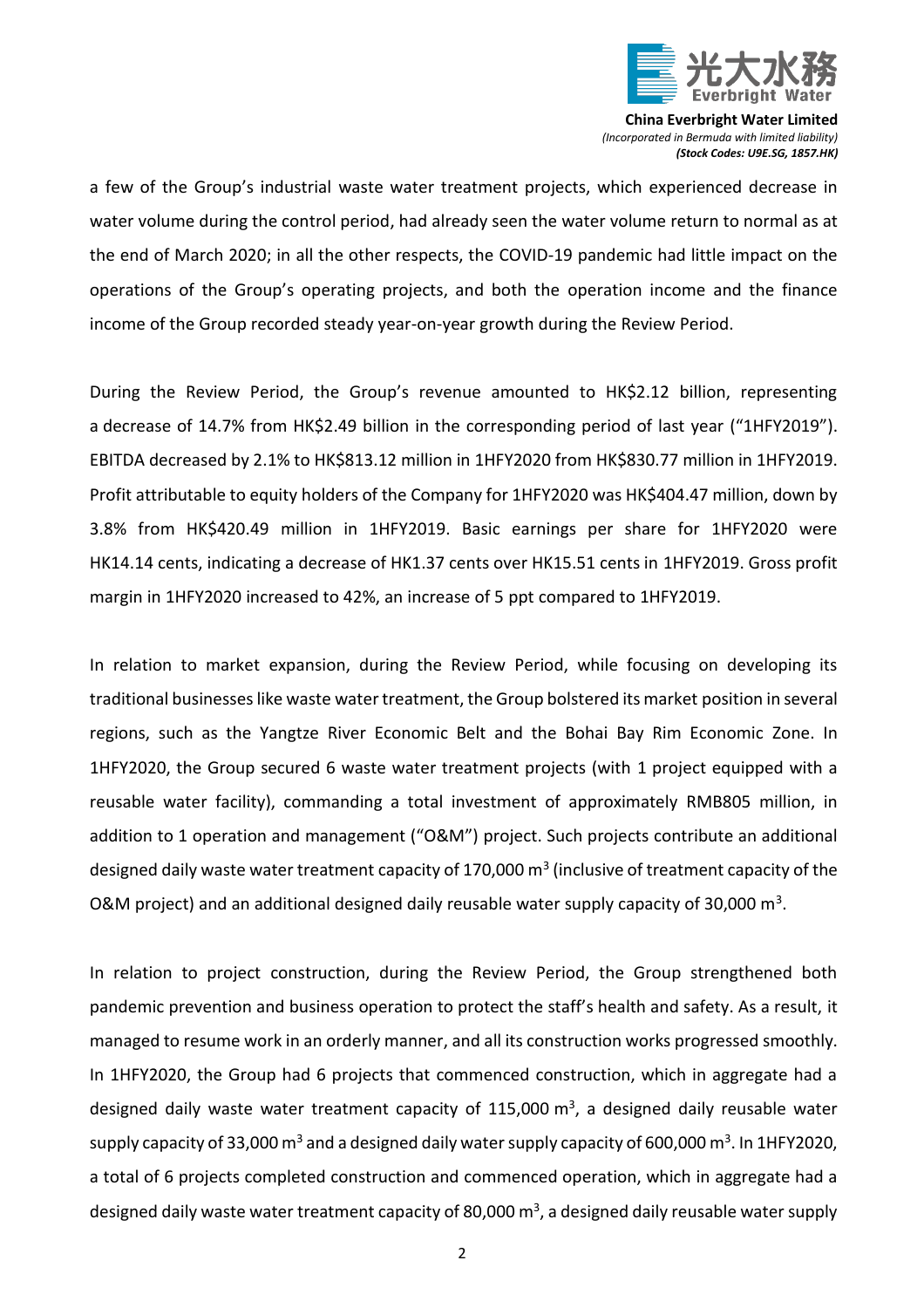

capacity of 40,000  $\text{m}^3$  and a designed daily sludge treatment capacity of 200 tonnes. In 1HFY2020, a total of 19 projects were under construction in succession, with an aggregate designed daily water treatment capacity of 1,077,000 m<sup>3</sup>. As at 30 June 2020, the Group had 14 projects in the preparatory stage for construction, with an aggregate designed daily water treatment capacity of 467,000 m<sup>3</sup>.

In relation to operations management, during the Review Period, the Group, according to the industry's development needs, continued improving its safety and environmental management system at all levels; enhanced efforts in the further application of management platforms such as the "Intelligent Water" system; and provided trainings on various topics such as safety management and standardised operations, with the aim of enhancing its employees' awareness of safe operation and standardising the relevant practices. During the COVID-19 pandemic, the Group quickly deployed prevention measures. Under the premise of ensuring the health and safety of its employees at various locations, the Group operated its projects stably with compliant discharge, helping the local communities prevent secondary virus transmission through waste water and other types of waste. During the Review Period, the Group was granted various subsidies of approximately RMB29.59 million in total.

In relation to technological research and development ("R&D"), the Group adheres to its "Innovation-driven Development" ethos, sets "application-oriented research" as its direction, and further increases investment in technological R&D. During 1HFY2020, the Group continued actively exploring new research areas relating to technological innovation, making good progress in areas of industrial waste water treatment, precision control system and intelligent inspection system. The Group also provided technical services and products externally, which amounted to a total contract value of approximately RMB45 million; and it was granted 9 patents (including 1 invention patent, 6 practical new model patents, 1 software copyright and 1 design patent) and published 1 academic paper.

In relation to the capital market, during the Review Period, the Company issued asset-backed securities ("ABS") to qualified investors in mainland China for the first time, with a size of issue of RMB300 million. The proceeds from the ABS issuance is expected to be used to replenish working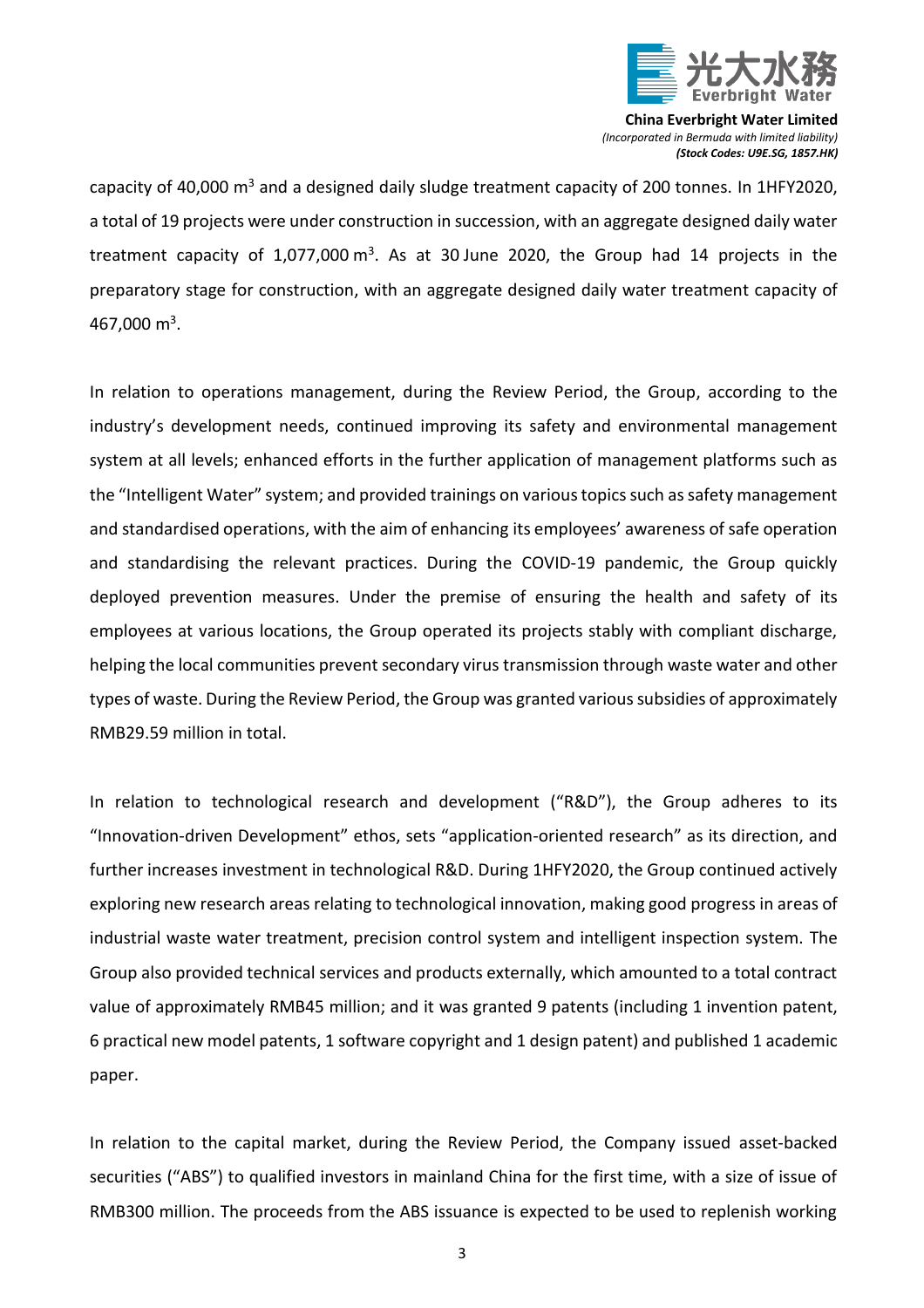

capital of the Group. In addition, in early August 2020, the Company issued the first tranche of medium term notes ("MTNs") in mainland China, with a principal amount of RMB1 billion, a maturity period of 3 years and an interest rate of 3.60%. The proceeds from the MTNs issuance will be used to replenish working capital of the Company's subsidiaries. The issuance of the ABS and the MTNs helps optimise the Group's financing structure and maintain its finance costs within a reasonable range; it also marks important progress achieved by the Group in diversifying its financing channels.

**Mr. An Xuesong**, **Executive Director and CEO of Everbright Water**, said, "In 1HFY2020, the Group overcame various difficulties and strived to progress ahead, despite pressure from the macro environment and the COVID-19 pandemic. As a result, it had steady progress in market expansion, project construction, operations management and technological R&D, achieving stable operating results. Looking forward, the Group will continue pursuing stability with good progress and change for advancement. It will seize development opportunities brought by key national strategies and policies, and adopt a synergistic approach for market expansion, with a focus on new geographical areas and business models. It will explore digitalisation of management processes in the water sector, so as to promote an urban water business development model that is led by digitalisation. The Group will strive to strengthen its core competitiveness for the long-term development."

**Mr. Wang Tianyi, Chairman of Everbright Water**, said, "The year 2020 not only represents the final year of the '13th Five-Year Plan' by when the country targets to build a moderately prosperous society in all respects, but it is also a crucial year towards laying a solid foundation for the country's '14th Five-Year Plan'. Benefitting from relevant national support and policies, the environmental protection industry is likely to continue embracing growth opportunities, in spite of pressure on the macro environment. In view of the continued spread of COVID-19, the Chinese government puts forth more stringent requirements for water treatment and other environmental protection areas, given the needs to ensure a healthy and safe living environment. This helps improve industry standards as a result. Within the water industry, business trends have emerged in areas such as the development of intelligent water management systems, upgrading of water safety protection measures, construction of sludge treatment and disposal facilities, and improvement of the urban waste water pipeline network. These are expected to continue unleashing the industry's growth potential. In the future, the Group will uphold the 'Innovation-driven Development' ethos, respond